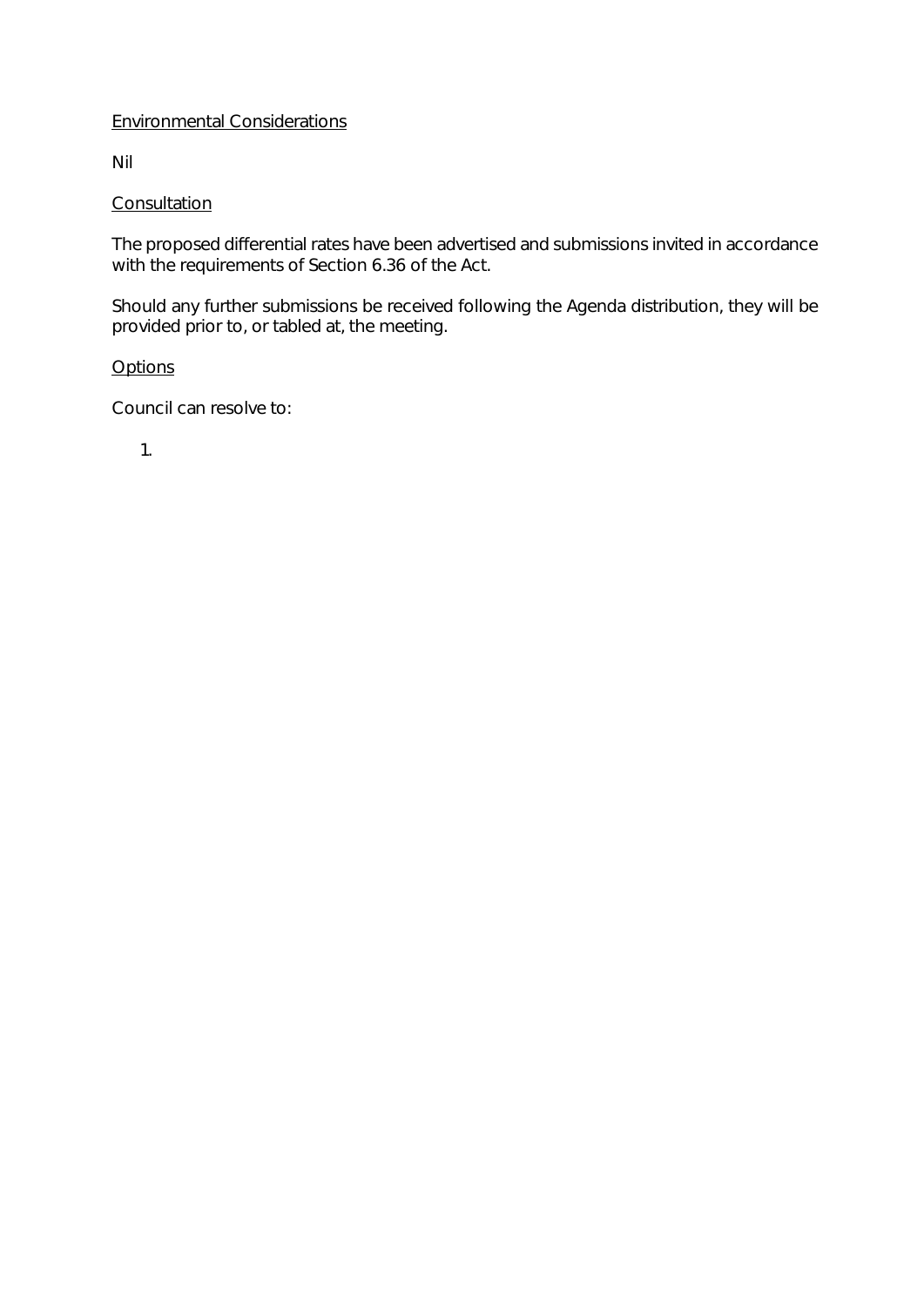#### Submission 1

#### Background:

Up until about 2016, ratepayers in the GRV General category received a discount for paying their rates in full - option 1. About 2 weeks before that year's budget was brought down, the Shire faced an approximate \$150,000 deficit as a result of Newmont successfully appealing to the Valuer General over the valuation of the mine camp on Goldmine Rd. The result was that the aforementioned discount for GRV General ratepayers was abolished.

In 2017/2018 the GRV's were revalued in the Shire of Boddington and due to a general slump in the value of the residential property market in Western Australia, the Shire was faced with another challenge. To maintain budgeted income for the Shire, the GRV General rate in the dollar was increased by approximately 27%. This was to the detriment of most commercial properties, as commercial properties do not experience the same rollercoaster ride that residential properties do. It meant some massive increases in rates, reducing the bottom line of commercial property owners in the Shire. The increase in rates to the Motel business was 49%. When the residential valuations rise again as part of the property cycle, the commercial sector will again suffer, effectively making it a double blow. A TTACHMENT 8.2.1<br>
As the CRV General category received a discount to regiving<br>
About 2 weeks before that year's budget was brought down,<br>
and ST60,000 defict as a result of Newmont successfully<br>
rate ST60,000 defict as a

Some business owners paying a lease to their landlords **do not** therefore agree with Council considering that this sector is contributing in a "fair manner" as stated below and it certainly does not give any encouragement or incentive to invest in a commercial venture in the Shire of Boddington.

#### Shire's Definition:

GRV General - This rating category covers all properties with a GRV valuation not categorised as GRV Mining. The proposed rate for 2021//22 is 11.1213 cents in the dollar GRV General. Rates provided by this category, including minimum rates at \$984 are approximately 18.1% of the total rate requirements of council. This sector comprises the residential and commercial properties in the town area and Council considers that this sector has been contributing to the services and infrastructure of the shire in a fair manner.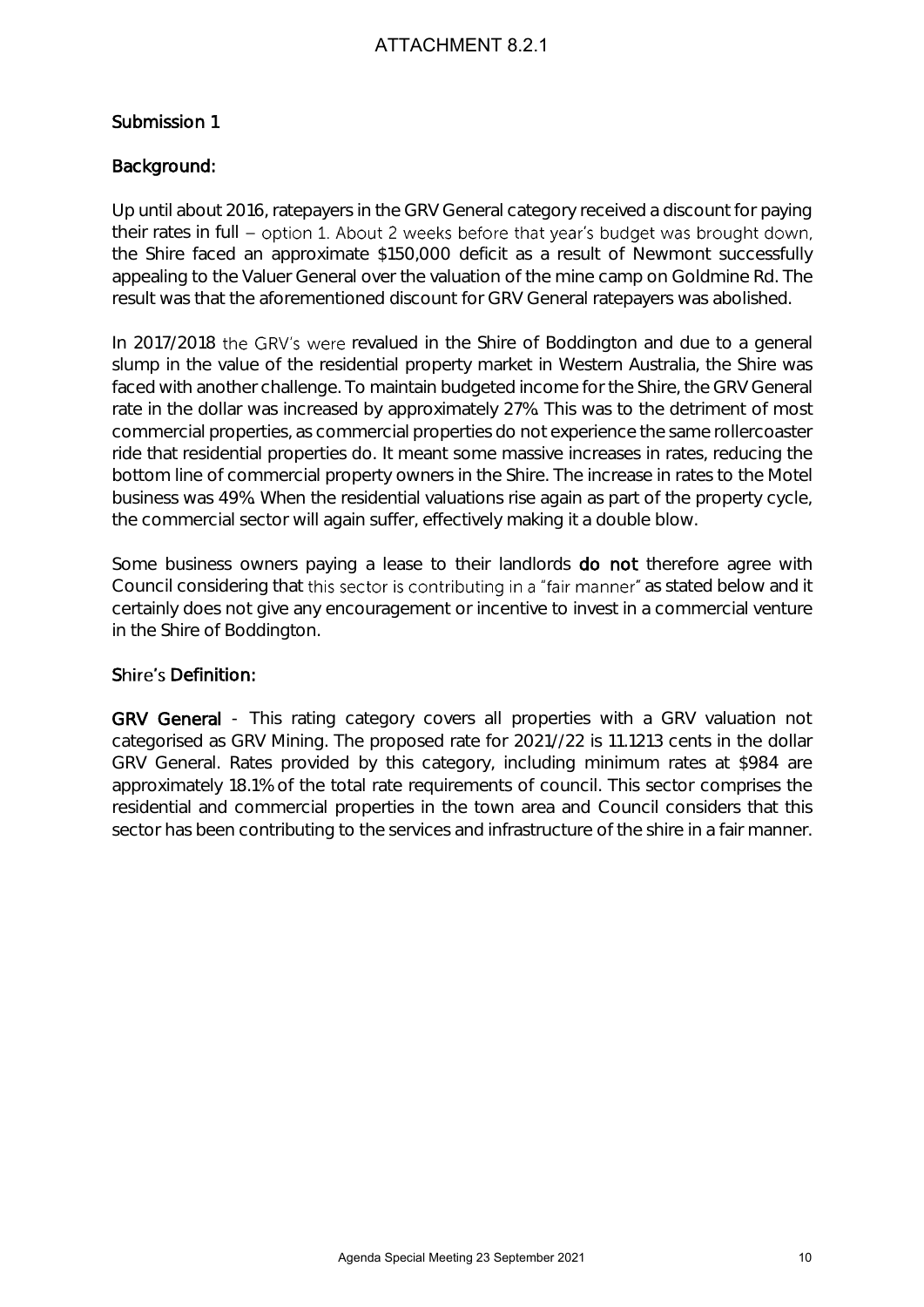### The Proposal:

If GRV General (Residential) is assumed as a benchmark, the proposal is;

"That GRV General be split into;

- a) GRV Residential
- b) GRV Commercial
- c) GRV Unimproved
- d) GRV Holiday Home / B&B

with

GRV Commercial rate in the dollar set at the GRV Residential less 30%,

GRV Unimproved set at GRV Residential plus 50%

GRV Holiday Home / B&B set at GRV Residential plus 25%.

#### Notes:

b) A GRV Commercial rate - set lower in the dollar compared to Residential, would reflect the economic circumstances associated with the significant fluctuation in valuations in the 2017/18 financial year in particular, but also future years of reduced valuations. This will help to retain current commercial activities during times of challenging economic circumstances and encourage diversification of the local economy and opportunity for more local employment. It would mean a slight increase to GRV Residential (General) as would be proposed by Council, however most owners of commercial properties within the Shire, are also owners of residential property. Commercial businesses in the Shire are a major employer in the community, who keep the day to day services in town running. The Shire of Murray has a substantially reduced GRV Commercial rate as an incentive for land on which commercial business is operated. A TTACHMENT 8.2.1<br>
Sassumed as a benchmark, the proposal is:<br>
Note:<br>
The sassumed as a benchmark, the proposal is:<br>
AGN at GRV Residential plus 50%.<br>
Alfolder set at the GRV Residential plus 25%.<br>
Need at GRV Residential p

c) The addition of GRV Unimproved - would be an incentive for undeveloped properties to be improved. As an example, the empty blocks on the main street of Boddington have been a talking point for years and continue to be like 'warts on a frog'. The development of Banksia Park at the end of Hotham Ave consists of 47 blocks, yet just seven (7) of them have dwellings on them. The Council, like many others already do, should consider the development of all vacant rateable land to be in the best interests of the community as it would improve the economy, amenity and vibrancy of the Shire.

d) A residential GRV Holiday Home / B&B rate - to apply to land zoned residential where a purpose for which the land is held or used to offer home short stay lodging primarily for tourism experiences, as suggested in an attachment 8.1.1c (pages 49-66 at the link below), presented to Council at the December 2020 Council meeting. The response addresses both the traditional and the unregulated sectors of the accommodation market. Similar to the opinion of the City of Fremantle, it would help cover the extra costs to the Shire associated with such an activity.